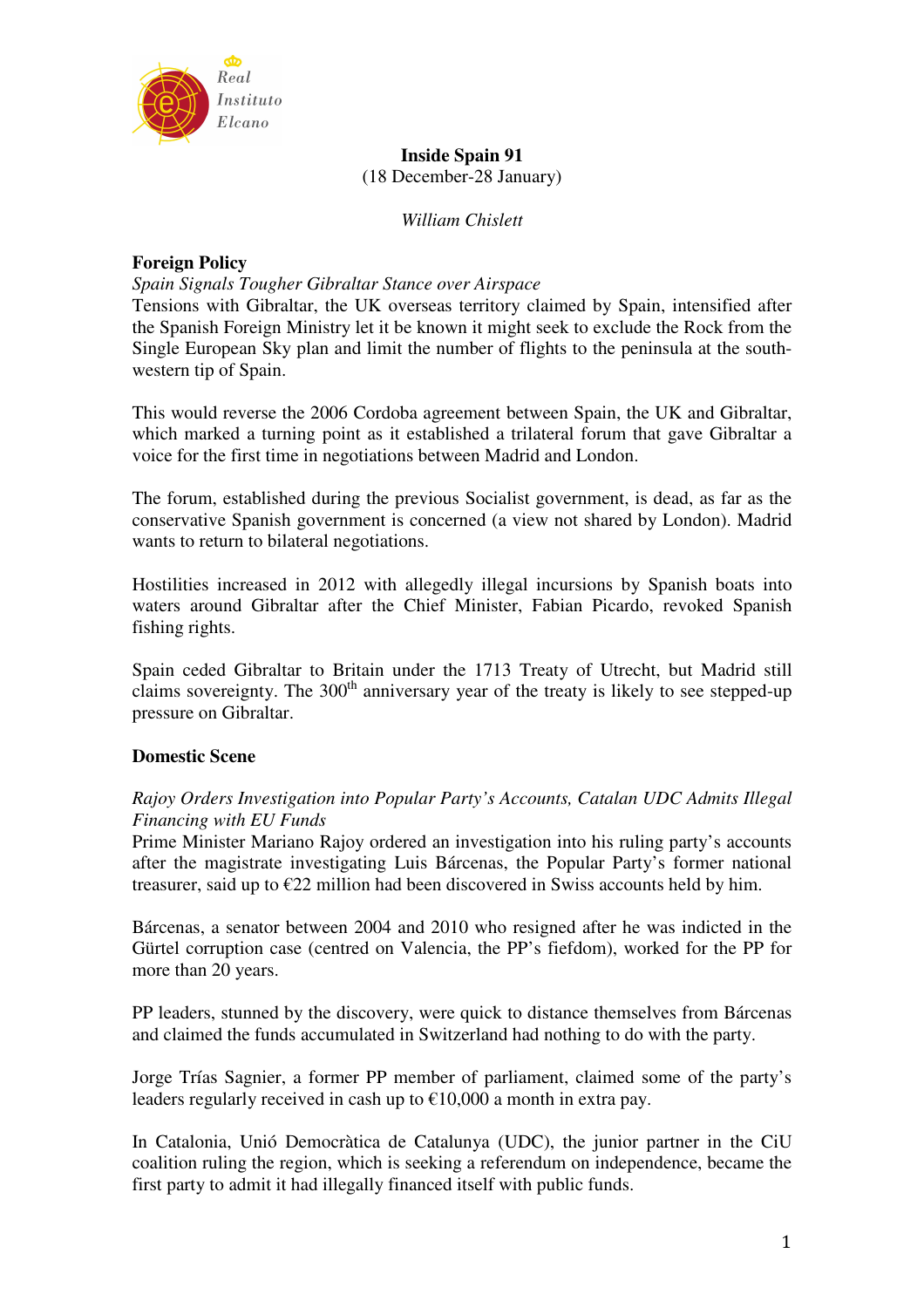

UDC said it had misused  $\epsilon$ 388,483 of EU funds earmarked for training programmes for the unemployed during the 1990s.

Under the terms of a deal with the regional attorney general, UDC agreed to pay back the money. Prison sentences for the six accused were reduced to less than two years, which meant jail was avoided. UDC leader Josep Antoni Durán i Lleida also avoided having to testify in a trial that would have lasted months. The defendants were able to negotiate treatment regarded as lenient as the case took 20 years to come to fruition, something labelled 'a scandal' by Eduardo Torres-Dulce, Spain's attorney general.

Durán i Lleida, who was not one of the defendants, ignored calls to resign as UDC leader and his seat in the national parliament in Madrid even though he had declared in public in 2000 that he would do so if the charges of illegal funding were proved.

The two cases coincided with an opinion poll conducted by Metroscopia earlier this month in which 96% of respondents said corruption was widespread. Significantly, this view was almost equally shared by respondents who identified themselves as voters for the two main political parties, the ruling conservative Popular Party (PP) and the Socialists (95% and 97%, respectively). Ninety-five per cent of respondents said party leaders sought to cover up and protect their members when accused of corruption instead of denouncing them and expelling them from their ranks.

The damning Metroscopia poll, which fuelled the growing perception that Spain's political class is a caste, also revealed that 88% of respondents thought politicians were more concerned about their own problems and interests than resolving the country's crisis, while 66% said the political class was worse than that 20 and 30 years ago. Just over half (55%) said today's politicians would have been incapable of achieving the transition to democracy after General Franco died in 1975.

If elections were held today the PP would win 29.8% of the vote (44.6% last November when it was re-elected) and the Socialists  $23.3\%$  (28.7% when it was trounced), while the communist-led United Left would double its share of the vote to 15.6% and the centrist Union for Progress and Democracy (UPyD), led by a former Socialist, would more than double its share to 10.1%.

The picture painted is somewhat at odds with Spain's relatively good ranking in the latest corruption ranking drawn up by the Berlin-based Transparency International where it is placed  $30<sup>th</sup>$  out of 174 countries (see Figure 1).

|  | Figure 1. Ranking of Perceived Levels of Public Sector Corruption, Selected Countries |  |  |  |
|--|---------------------------------------------------------------------------------------|--|--|--|
|  |                                                                                       |  |  |  |

| <b>Country Ranking out of 176 Nations</b> | Score out of 100 |
|-------------------------------------------|------------------|
| 1. Denmark                                | 90               |
| 2. Finland                                | 90               |
| 13. Germany                               | 79               |
| 17. UK                                    | 74               |
| 22. France                                | 71               |
| 30. Spain                                 | 65               |
| 72. Italy                                 | 42               |

Source: Transparency International.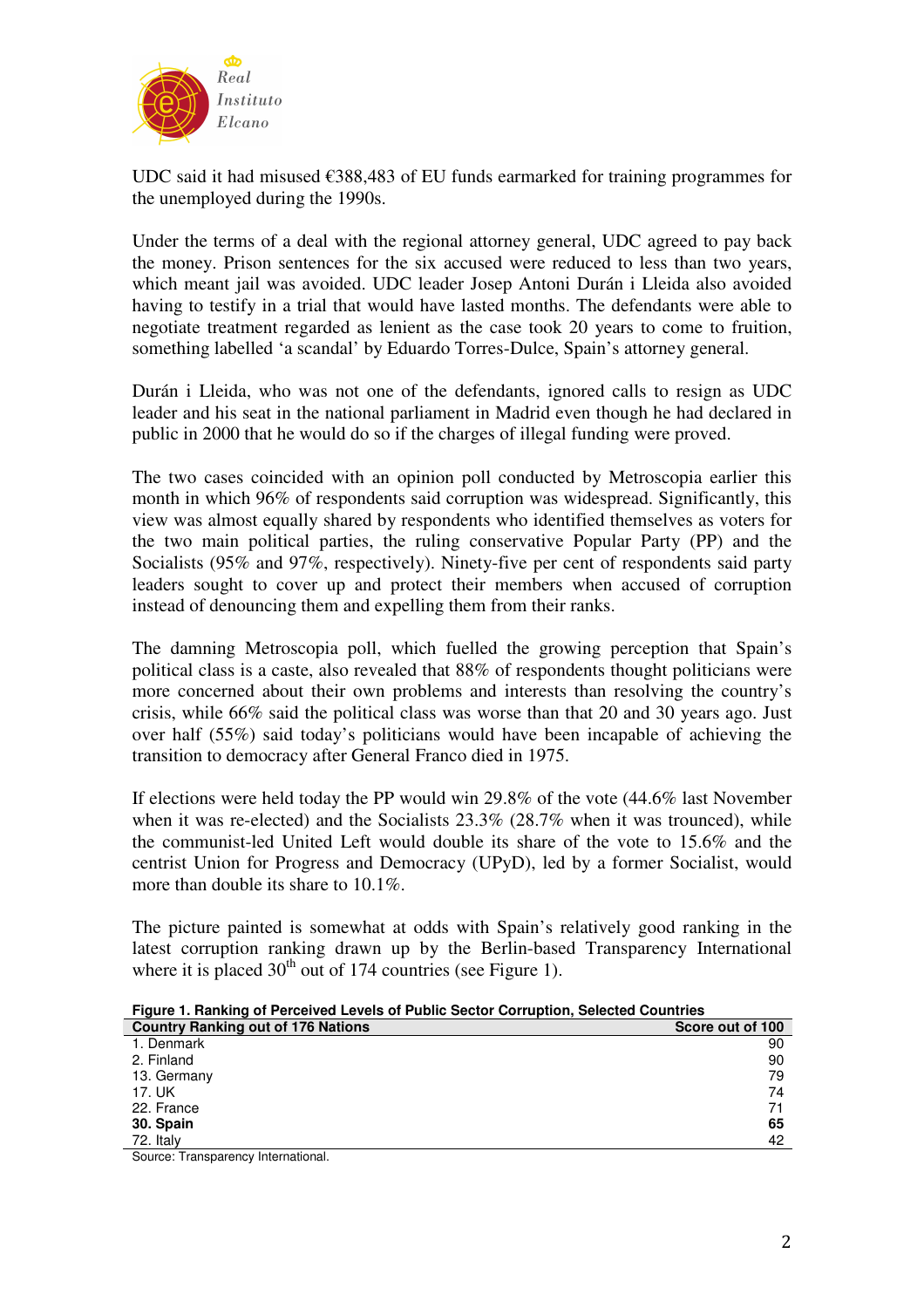

According to an investigation by the leading daily *El País*, which is ideologically closer to the Socialists than to the PP, around 200 politicians in just five of the 17 regions surveyed are being investigated for corruption, including 10 PP members of the Valencian parliament.

In Galicia, also long governed by the PP, José Luis Baltar, who headed the provincial council of Ourense between 1987 and January 2012 until he was succeeded by his son, was under investigation for embezzlement of public funds and trafficking of influences. He is accused, among other things, of giving jobs to 104 people in return for votes in favour of his son to replace him as head of the provincial council.

Torres-Dulce said there were sufficient indications to allow the *Audiencia Nacional* court to open an investigation into one of the cases presented in Madrid regarding the family of Jordi Pujol, the former premier of Catalonia (1980-2003), and whether they have bank accounts in Switzerland or in other tax paradises.

The Council of Europe has long criticised the opaque financing of Spain's political parties and the ineffective supervision of the Audit Court.

Politicians and the political class as a whole were ranked last in another Metroscopia survey, which assessed the approval levels of various institutions and social groups (see Figure 2).

| 75 F                                    |            |                                 |            |  |  |  |
|-----------------------------------------|------------|---------------------------------|------------|--|--|--|
| <b>Institution/Social Group</b>         | % Approval | <b>Institution/Social Group</b> | % Approval |  |  |  |
| <b>Scientists</b>                       | 94         | The King                        | 61         |  |  |  |
| <b>Doctors</b>                          | 90         | Newspapers                      | 58         |  |  |  |
| Small and medium-sized firms            | 89         | Judges                          | 53         |  |  |  |
| State school teachers                   | 86         | Catholic Church                 | 41         |  |  |  |
| <b>NGOs</b>                             | 81         | Trade unions                    | 29         |  |  |  |
| Police                                  | 77         | Employers                       | 27         |  |  |  |
| Charity works of Church (Cáritas)       | 77         | Town halls                      | 27         |  |  |  |
| Civil Guard                             | 74         | Parliament                      | 16         |  |  |  |
| Prince of Asturias (heir to the throne) | 66         | Banks                           | 11         |  |  |  |
| Lawyers                                 | 61         | <b>Political parties</b>        | 10         |  |  |  |
| <b>Priests</b>                          | 49         | Politicians                     | 9          |  |  |  |
| Course: Motrossopia                     |            |                                 |            |  |  |  |

**Figure 2. Approval Ratings of Institutions and Social Groups (% approval)** 

Source: Metroscopia.

King Juan Carlos, in his Christmas message, urged politicians to set aside their differences and work together for the good of Spain.

The PP and the Socialists have managed to do so in one area. They agreed to reduce the bloated size of local government in order to help cut the budget deficit.

Spain has 8,114 municipalities, each with a mayor and other staff –more than Germany, whose population is 35 million higher than Spain's–, 4,862 of which have fewer than 1,000 inhabitants. The salaries of the mayors of Madrid and Barcelona, for example, are higher than the Prime Minister's. Provincial councils, a layer of administration between regional governments and town halls, will take over the services provided by small municipalities.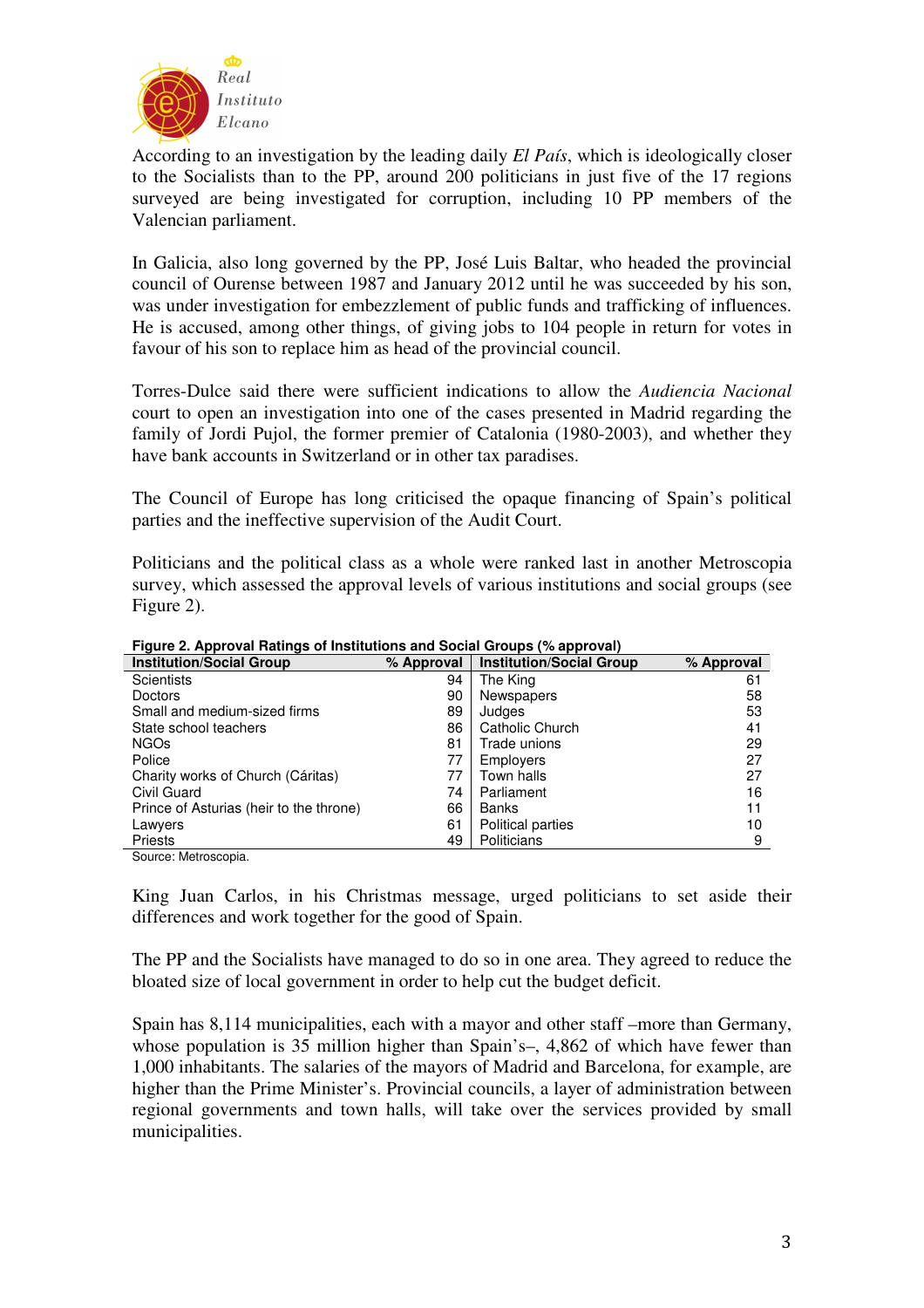

In a Metroscopia poll, which coincided with the King's  $75<sup>th</sup>$  birthday on 5 January,  $53\%$ of respondents expressed support for a parliamentary monarchy as the best form of government for Spain, compared with 37% for a republic. The respective figures in 1998 were 72% and 11%.

Several embarrassing incidents in 2012 tarnished the royal family's image and prestige. The World Wildlife Fund removed the King as its honorary president for going on an elephant hunting trip in Botswana, and his son-on-law, Iñaki Urdangarin, was indicted for alleged tax fraud and embezzlement of public funds.

# *OECD 'Seriously Concerned' at Absence of Foreign Bribery Convictions in Spain*

The OECD urged Spain to enforce its foreign bribery laws after revealing there had not been a single prosecution out of only seven investigations in the 13 years since joining the OECD Anti-Bribery Convention.

The report by the OECD Working Group on Bribery recommends that Spain:<sup>1</sup>

- Pursue its stated commitment to further amend its Penal Code to bring it into line with the Convention.
- Harmonise the scope of its foreign bribery offence, the level of sanctions and the period of limitations for the bribery of all foreign public officials, whether European or not.
- Clarify that the introduction of due diligence controls by a company cannot be used to escape corporate liability.
- Improve co-ordination and case referral between the Special Public Prosecutor's Office against Corruption (ACPO), the State Prosecution Service, the Courts and other law-enforcement authorities.
- Ensure that cases are not prematurely closed.
- Ensure explicit prohibition of the tax deductibility of bribes in the autonomous tax regions of the Basque Country and Navarre.
- Introduce legislative protection for public and private sector whistle-blowers.

# *Catalan Parliament in First Move Towards Independence Referendum*

The Catalan parliament approved a declaration giving the region the right to decide to hold a referendum by the end of 2014 that could lead to independence.

The bill, which defined Catalonia as a 'political and legal sovereign entity' with the right to secede, if a majority of its 7.5 million citizens decide to do so through democratic means, was approved by 85 of the 135 members of the parliament.

The ruling Popular Party at the national level has already declared the referendum illegal. Most of the Socialist leadership is also against the referendum, though there are splits in the party's Catalan branch.

The Spanish Constitution gives the central government 'exclusive competence' on the authorisation of referendums. The only legal way to trigger this process and end the

 $\overline{a}$ 

<sup>&</sup>lt;sup>1</sup> http://www.oecd.org/daf/briberyininternationalbusiness/SpainPhase3ReportEn.pdf.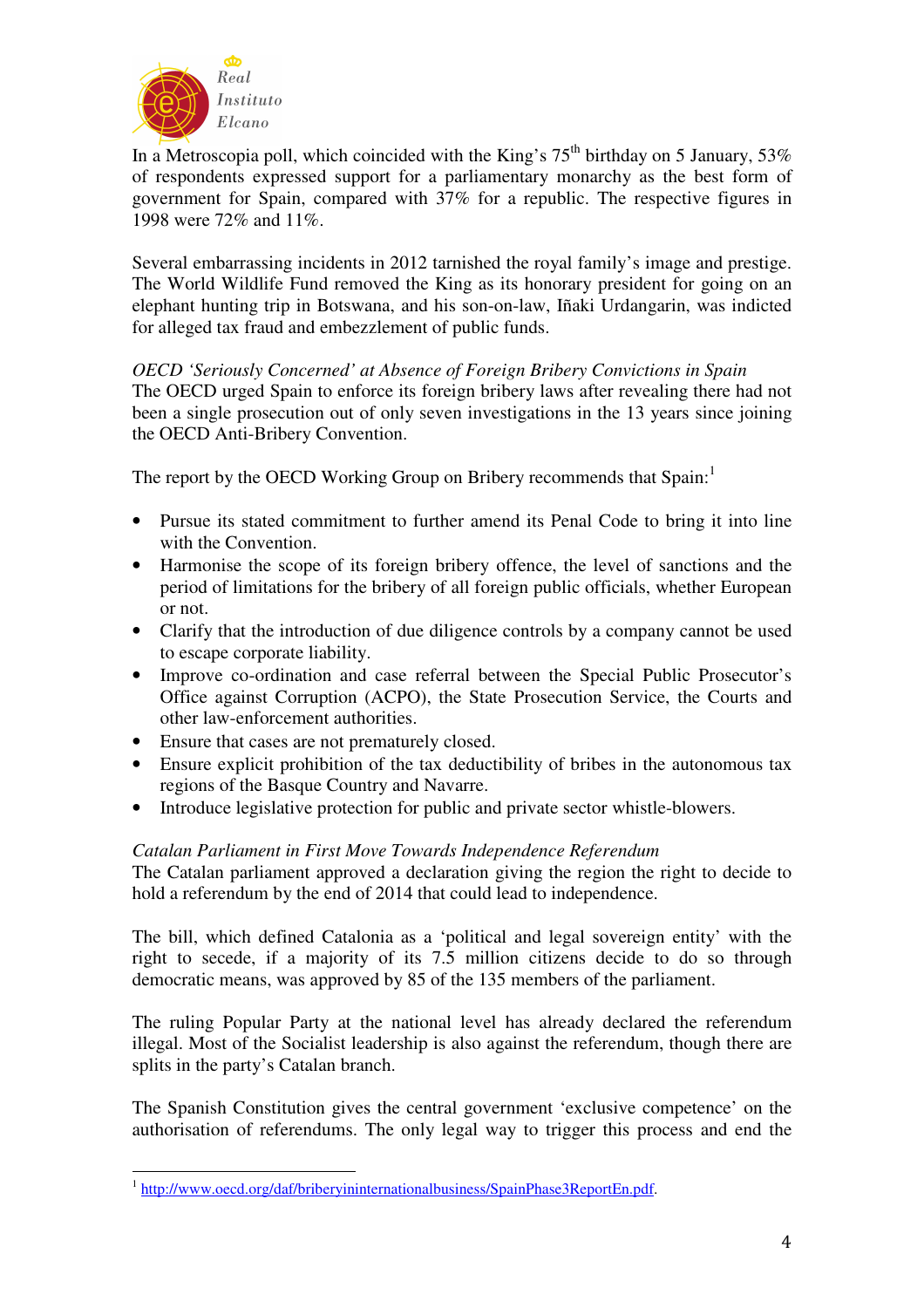

impasse is through a constitutional amendment. This would require a large majority in the Spanish parliament, new elections and approval in a referendum held throughout the country, all of which are most unlikely to happen.

## *High-speed Barcelona-Figueres Rail Link Now Operating*

The day when Madrid and Barcelona will be linked by high-speed rail to Paris was brought nearer when the €3.7 billion line between Barcelona and Figueres, very near the French border, was opened.

The new stretch brought the total amount of high-speed rail line in Spain to around 3,000km, the second-largest network after China.

Passengers travelling to France from Barcelona still have to change trains at Figueres. When this no longer is the case, Spain's two largest cities will be linked non-stop to the French network.

## *Spain's Population Forecast to Plummet and Age Considerably*

The low birth rate, greatly reduced immigration and more emigration will lower Spain's population by more than 10% to 41 million between now and 2052 when 34% of the population will be over the age of 64 (double that now), according to the latest forecast by the National Statistics Office (INE).

The forecast has to be treated with some care as the extrapolations are based on current trends and do not assume any change in the economic environment which is one of recession, fewer immigrants, more emigrants and very high unemployment.

The average life expectancy, under the INE scenario, of women would rise from 83 to 91 and for men from 76 to 87. The birth rate, at 1.36 in 2011 and one of the lowest in the EU, would increase to 1.56, still below the replacement rate of 2.1 children per woman.

Previous INE forecasts, all technically impeccable, have not been fulfilled.

## *Domestic Violence Deaths in 2012 at Lowest Number in More than a Decade*

The number of women killed by their current or former partners was 46 in 2012, down from 61 in 2011 and an average of 63 in the preceding 12 years, according to the Instituto de la Mujer.

The previous Socialist government of José Luis Rodríguez Zapatero introduced a domestic violence law in 2005 to protect victims, support their recovery from acts of violence and impose heavy penalties.

# **The Economy**

## *Borrowing Costs Fall, Likelihood of a Sovereign Bail-out Recedes*

The government's benchmark 10-year bond yield eased, reducing the likelihood that Spain will need a sovereign bail-out by the EU. At one point earlier this month the yield fell below 5% for the first time since last March and then inched up to 5.18% on 25 January (see Figure 3).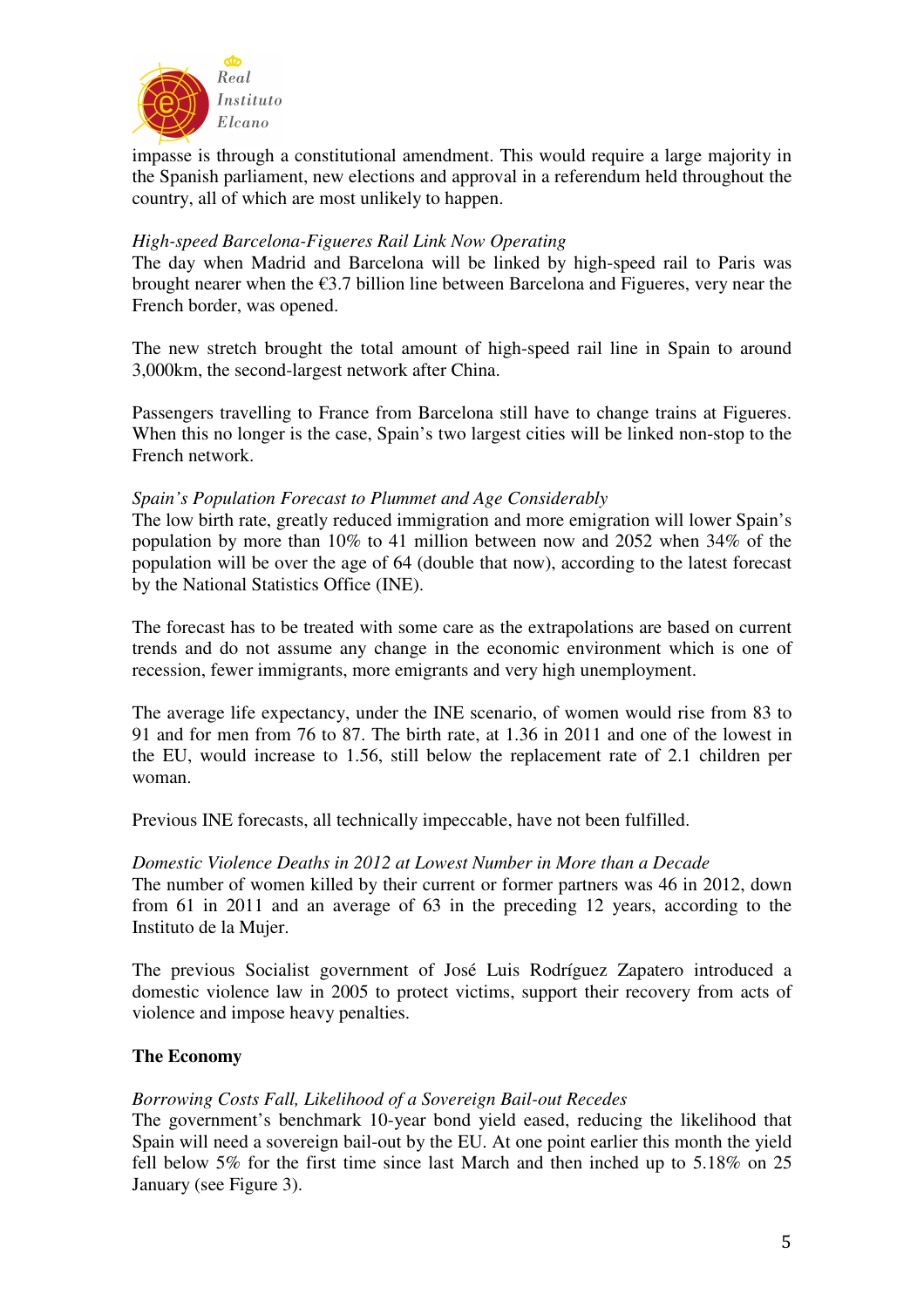

| . .                     | <b>Yield, 18 December</b> | Yield, 25 January |
|-------------------------|---------------------------|-------------------|
| Germany                 | 1.42                      | 1.64              |
| Greece                  | 12.70                     | 10.49             |
| Ireland                 | 4.65                      | 4.11              |
| Italy                   | 4.45                      | 4.14              |
| Portugal                | 7.14                      | 6.18              |
| Spain                   | 5.33                      | 5.18              |
| Source: ThomsonReuters. |                           |                   |

#### **Figure 3. 10-Year Government Bond Yields (%) and Spreads over Germany's Bunds**

The Treasury ended 2012 with a liquidity cushion of  $\epsilon$ 35 billion,  $\epsilon$ 4.5 billion more than in 2011, after capturing more funds than it had budgeted for. This put it in a good starting position for 2013. On 22 January the Treasury raised  $\epsilon$ 7 billion in the first sale of a 10-year bond since 2011 in an auction which attracted orders totalling  $\epsilon$ 23 billion, the highest amount in Spain's history. 'This is a clear indication of the Spanish economy's credibility', trumpeted Luis de Guindos, the Economy Minister.

The risk premium –the difference between the benchmark 10-year German yield and the Spanish one– stood at 354 bp on 25 January, down from a peak of 638 bp last July.

The respite appeared to suggest that the government's reforms and expenditure cuts are restoring the confidence of international investors, and not just the action by the European Central Bank. But the jury is still out on whether Spain will avoid being rescued. Around half of the government's announced reforms have yet to be implemented.

The lower borrowing costs are one of the few positive and tangible results of the Popular Party's first year in government, when the number of jobless rose by close to 700,000. As Figure 4 shows, 2012 was a mixed year. On the positive side, 57.7 million tourists came to Spain, 2.7% more than in 2011 and the third-highest number after 2006 (58.4 million) and 2007 (59.2 million), and the current account deficit dropped to around 2% of GDP from a peak of 10% in 2007.

|  | Figure 4. Key Indicators of 2012 and 2011 |  |  |
|--|-------------------------------------------|--|--|
|  |                                           |  |  |

|                                                  | 2012    | 2011    |
|--------------------------------------------------|---------|---------|
| Real GDP growth (%)                              | $-1.3$  | $+0.4$  |
| Stated unemployment (mn)                         | 5.96    | 5.27    |
| Jobless rate                                     | 26.02   | 22.85   |
| Risk premium (bp, year-end) (1)                  | 393     | 395     |
| Inflation                                        | 2.9     | 2.4     |
| Public debt (% of GDP, 3Q)                       | 77.4    | 69.3    |
| Ibex-35 stock market index (year-end)            | 8.291   | 8.378   |
| Days lost because of strikes (January-September) | 803,178 | 336,458 |

(1) The difference between the yield on the 10-year German bond and the 10-year Spanish bond. Source: INE, Bank of Spain, Madrid Stock Market, Spain's Employment Ministry and Eurostat.

This year, the fifth in recession (growth in 2011 was anaemic), will be even tougher. The IMF forecasts the economy will shrink by more than 2012's 1.3%. The unemployment rate, currently standing at above 26% for the first time in history, is not expected to begin to fall until towards the end of the year.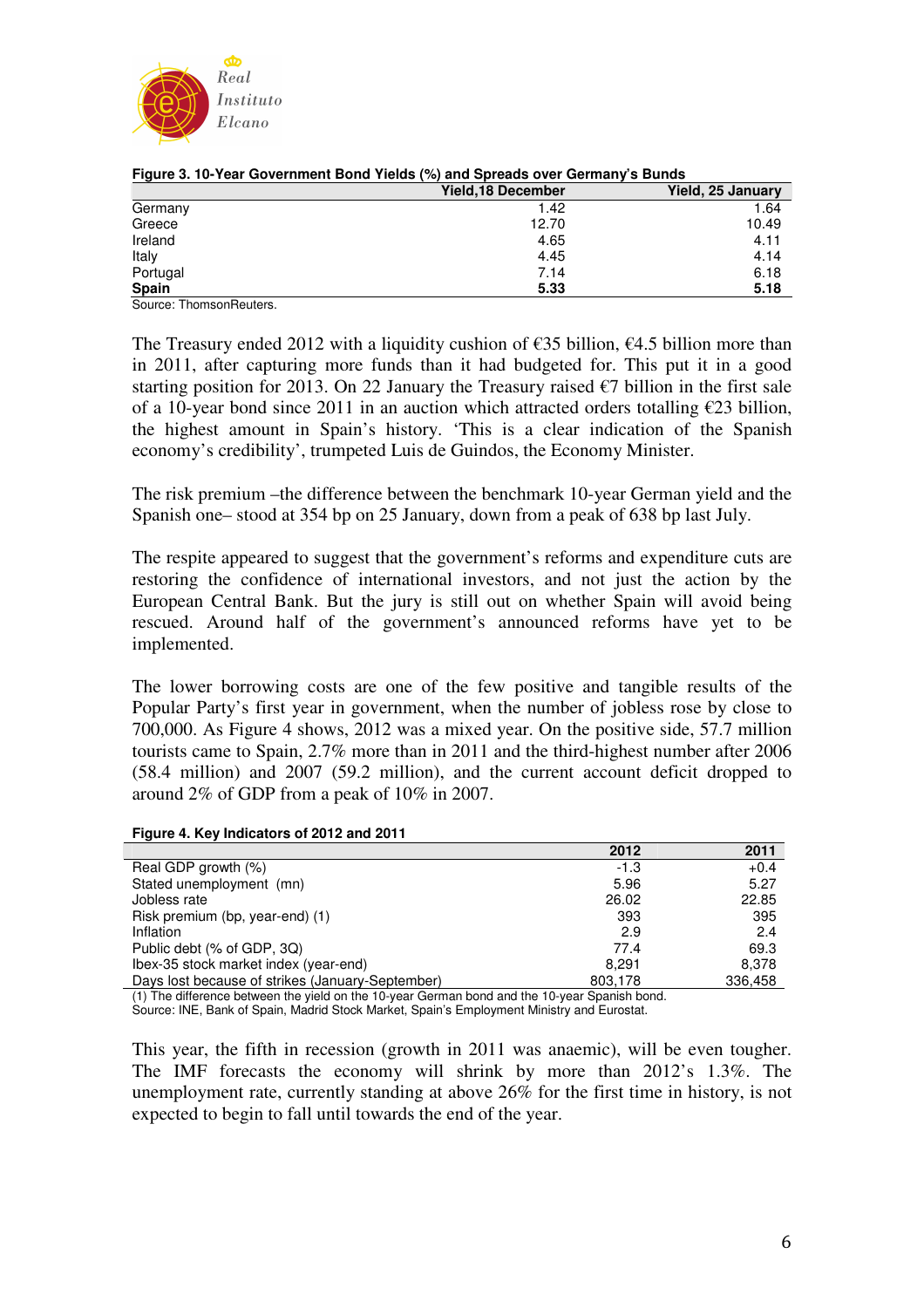

The purchasing power of Spaniards, almost 6 million of whom are officially unemployed (almost 700,000 more than in 2011, see Figure 5), has taken another knock with wages and pensions frozen or rising below the inflation rate and price increases in electricity, petrol and train tickets. The north-south unemployment divide intensified in 2012: the jobless rate was 35.8% in Andalusia and 34% in Extremadura compared with 15.9% in the Basque Country.

The rise last September in the standard VAT rate from 18% to 21% remains in place, as do higher personal income tax rates, needed to bring down a budget deficit that was still very high in 2012 at between 7% and 8% of GDP. Almost all tax benefits related to house purchases have also been ended as of this month.

### **Figure 5. The Relentless Rise of Unemployment, 1975-2012 (% of working population)**

| .<br>1976 | 1985                                          | 1990 | 1993 | 1997 | 2000 | 2005 | . .<br>2007 | 2009 | 2012 |
|-----------|-----------------------------------------------|------|------|------|------|------|-------------|------|------|
| 4.,       |                                               | 16.0 | 23.8 | חר   |      |      | 8.6         | 8.8  | 26.0 |
|           | Note: the methodology was changed as of 2001. |      |      |      |      |      |             |      |      |

Source: INE.

Spaniards are increasingly drawing on their savings, assuming they have any. Household savings stood at 8.8% of disposable income in the third quarter of 2012, the lowest level in 12 years. In 2009 it was close to 18%.

## *Government to Allow Companies to Operate with Single Licence*

The government approved a draft bill enabling companies to operate throughout Spain with a single licence in a bid to reverse the fragmentation of the country's internal market and make it more efficient.

This would mean that companies would not need permits to operate in each of the country's 17 regions, as can happen.

In one of the more absurd examples cited as a reason for the new measure, a company making slot machines had to manufacture 17 different models in order to meet the requirements of each regional government.

## *Gross Inward Foreign Direct Investment Drops in 2012*

Spain received US\$17.5 billion of gross FDI inflows in 2012, down from US\$29.5 billion in 2011 and US\$40.8 billion in 2009, according to preliminary figures from UNCTAD (see Figure 6).

| $1.1$ gut $\sigma$ . The imports zo to zo iz (000 billion) |      |      |      |  |  |
|------------------------------------------------------------|------|------|------|--|--|
|                                                            | 2012 | 2011 | 2010 |  |  |
| France                                                     | 2.1  | 40.9 | 30.6 |  |  |
| Germany                                                    | 58.9 | 40.4 | 46.9 |  |  |
| Italy                                                      | 39.6 | 34.3 | 9.2  |  |  |
| Poland                                                     | 4.1  | 18.9 | 13.9 |  |  |
| Spain                                                      | 17.5 | 29.5 | 40.8 |  |  |
| UK                                                         | 62.5 | 51.1 | 50.6 |  |  |

### **Figure 6. FDI Inflows 2010-2012 (US\$ billion)**

Source: UNCTAD Global Investment Trend Monitor.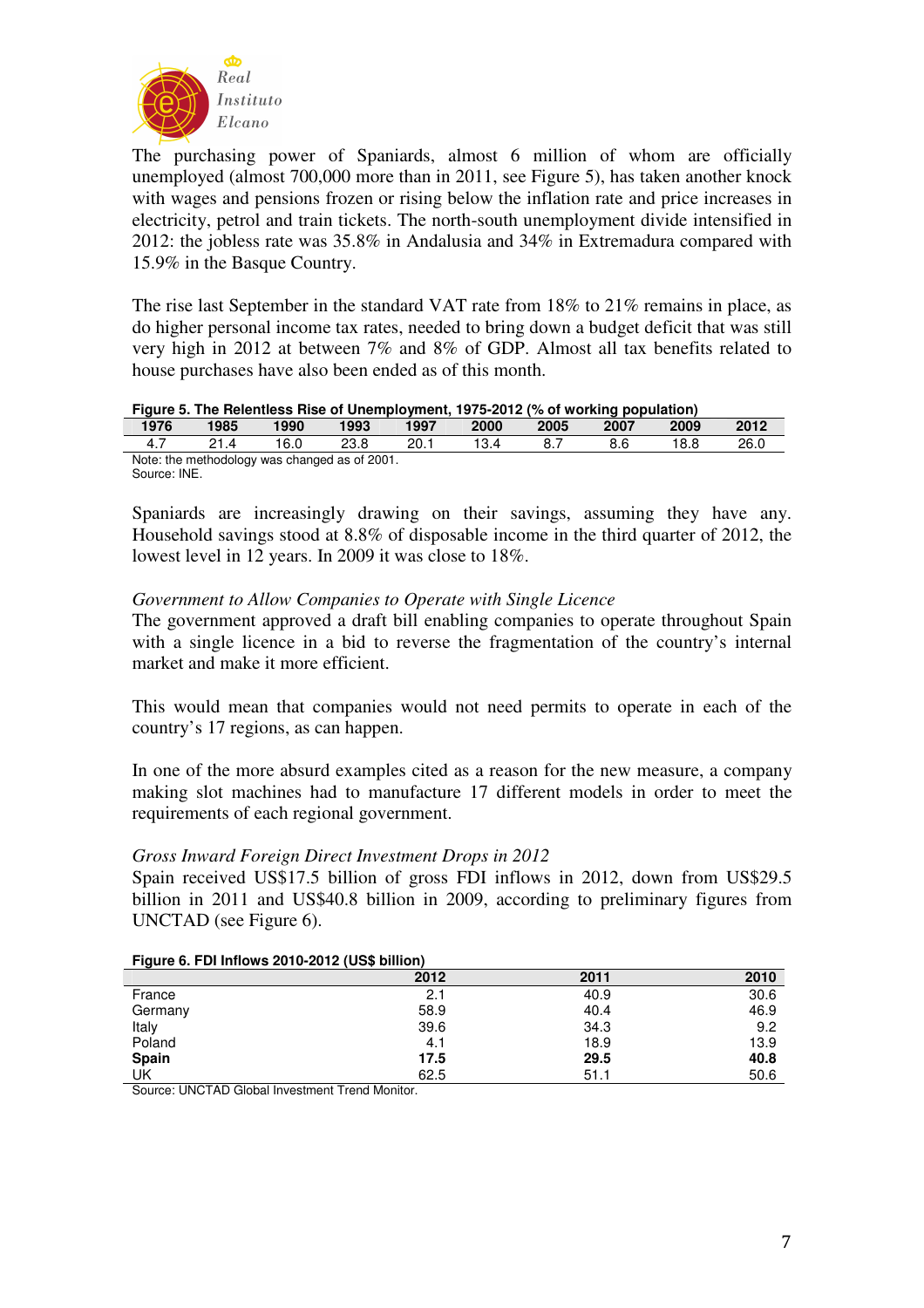

*Bank of Spain Accused of Ignoring Inspectors' Warnings of Problems, Tightens Supervision* 

The Bank of Spain 'looked the other way' when its inspectors found indications of wrongdoings in the banks it was supervising, according to the leak of an internal report ordered by Luis María Linde when he took over as Governor of the central bank last year.

Miguel Ángel Fernández Ordóñez, the former Governor, who resigned shortly before his term of office was up after the Bank became the centre of the political storm surrounding Spain's banking crisis, denied the charge and challenged the Bank's association of inspectors to produce a single specific case.

Details of the leaked report, published in *El País*, led Eduardo Torres-Dulce, the Attorney General, to seek information from the Bank of Spain to assess the claims.

In a separate development, Linde tightened oversight of the banking system and announced various measures including more on-site inspectors in banks. These inspectors were originally embedded in Santander and BBVA, the two largest banks, and will now cover a total of 16 financial institutions.

The Bank of Spain's international reputation, which was high more than a decade ago after it introduced innovative counter-cyclical provisions for bad loans, has taken a big knock for failing in its role as supervisor, especially in the politically-influenced regionally-based savings banks. It also failed to take action to cool down the breakneck pace of growth in lending, particularly to the property sector, whose collapse in 2008 sparked the banking crisis.

The EU agreed last year a bail-out fund for Spain's banks of up to  $\epsilon$ 100 billion. Bankia, the fourth-largest lender, was nationalised and a 'bad bank' set up to hold soured realestate debt. The Fund for Orderly Bank Restructuring (FROB) assigned a negative economic value of €4.15 billion to Bankia at the end of 2012. Its shares were trading at €0.59 on 25 January, down from its flotation price of  $€3.75$  in July 2011. Banco de Valencia, another nationalised bank, was estimated to have a negative economic value of €6.34 billion.

Not only the troubled banks are having to shed employees and close branches. The total number of bank employees in 2015, at which point Bankia will have got rid of some 6,000 workers, is put at around 223,000, the lowest number since 1981, compared with a peak of 270,855 in 2008. In the first nine months of 2012, 6,700 branches were closed.

The non-performing loan ratio of the whole banking system was 11.38% at the end of November, almost double that at the end of 2011.

## *Government Seeks to Raise Early Retirement Age*

The government wants an agreement with opposition parties and trade unions by April to raise the age of early retirements. The move follows the gradual introduction as of this month of the increase in the new normal retirement age from 65 to 67, approved by the previous Socialist government, which will be fully in force in 2027.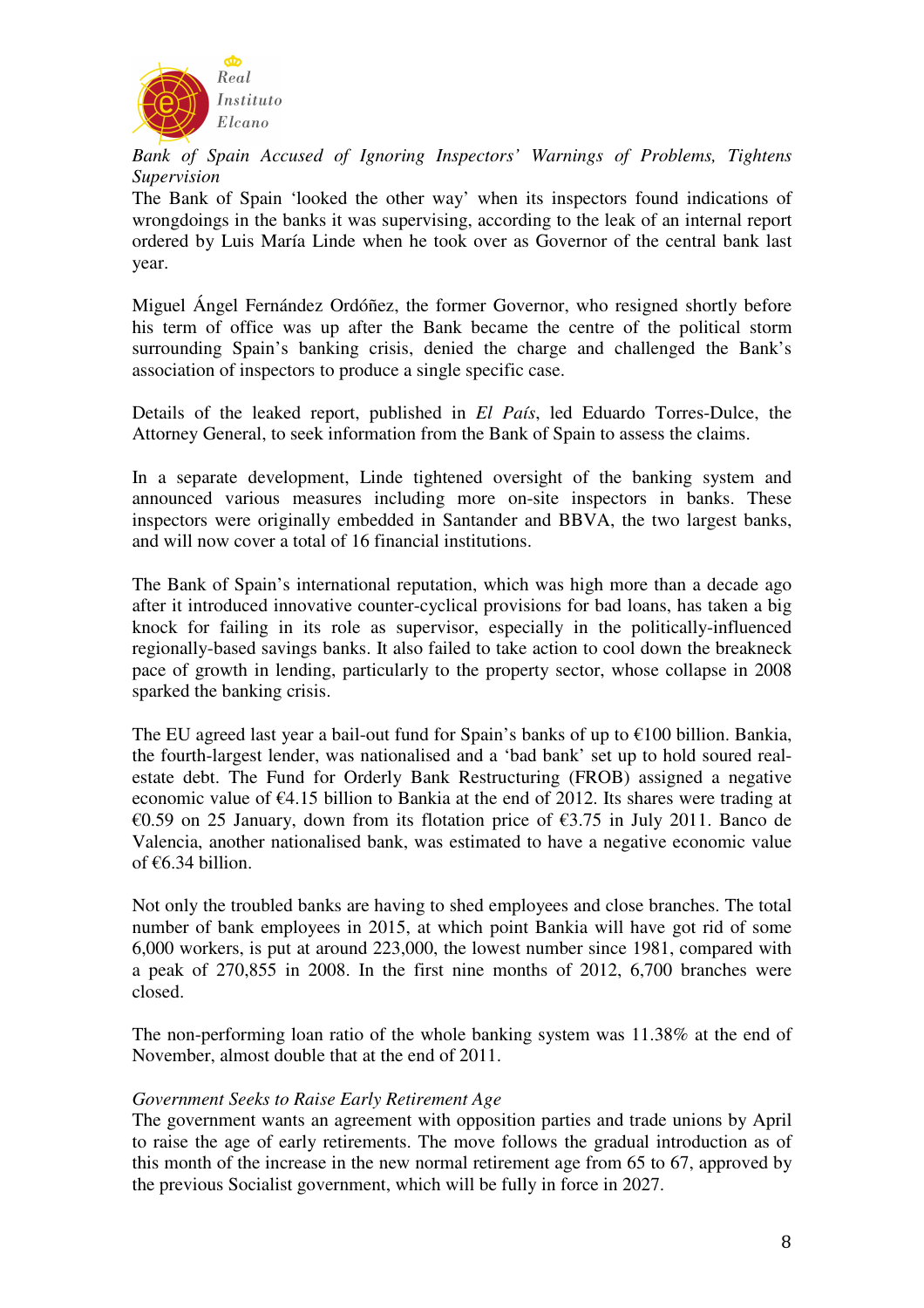

At the moment, workers can retire early between the ages of 61 (known as *jubilaciones anticipadas*) and 63 (*jubliaciones anticipadas voluntarias*), depending on their circumstances. These retirement ages would be raised to 63 and 65, respectively.

Spain's recession has sharply reduced the number of social security contributors, while Spaniards are living longer. At the end of 2012, there were fewer than 17 million contributors paying the pensions of 9 million people. In other words, there were fewer than two contributors for every pensioner, down from a peak of 2.7 in 2007 at the end of the country's decade-long boom before the economy crashed. A pension system is considered sustainable in the long term if there are around 2.5 contributors for every pensioner.

When Spain introduced in 1919 the official retirement age of 65, average life expectancy at birth was around 40 years. Today, it is 82 and those reaching the age of 65 tend to live until they are 90.

More than one-quarter of total state spending currently goes on pensions and between 2009 and 2010 only half of those who retired were aged 65. Banks have been particularly active in shedding employees and passing on part of the costs to the taxpayer. They have been firing employees aged over 50 and counting on the state to pay them two years unemployment benefit before they take early retirement and a state pension.

As well as longevity, Spain received close to 5 million immigrants between 1998 and 2007. At the time this influx was viewed as very positive for the sustainability of pensions as the majority of immigrants were young and found jobs. Today, the unemployment rate among immigrants is more than 30% and those still working and contributing to the social security system will one day retire in Spain.

According to experts such as Guillermo de la Dehesa, the Socialist government's reform is insufficient and will not reduce pension spending in GDP-terms enough.

## *Spanish Export Surge Forecast to Continue*

Spain's exports of goods and services will register the third-highest growth among OECD countries this year, according to the latest forecast by the Paris-based think tank.

Exports have not stopped climbing since the onset of Spain's recession and along with tourism remain the brightest spot in the economy. They are projected to rise 6.4% this year after 4% in 2012 (see Figure 7).

|  | Figure 7. Growth in Exports of Goods and Services, 2012 and 2013 (% annual change) |  |
|--|------------------------------------------------------------------------------------|--|
|  |                                                                                    |  |

|             | 2013 | 2012 |
|-------------|------|------|
| South Korea | 8.8  | 4.3  |
| Estonia     | 7.4  | 5.1  |
| Spain       | 6.4  | 4.0  |
| Turkey      | 5.9  | 15.3 |
| Poland      | 4.9  | 2.2  |
| US          | 4.1  | 3.6  |
| Germany     | 3.2  | 4.4  |

Source: OECD Economic Outlook, 17/XII/2012.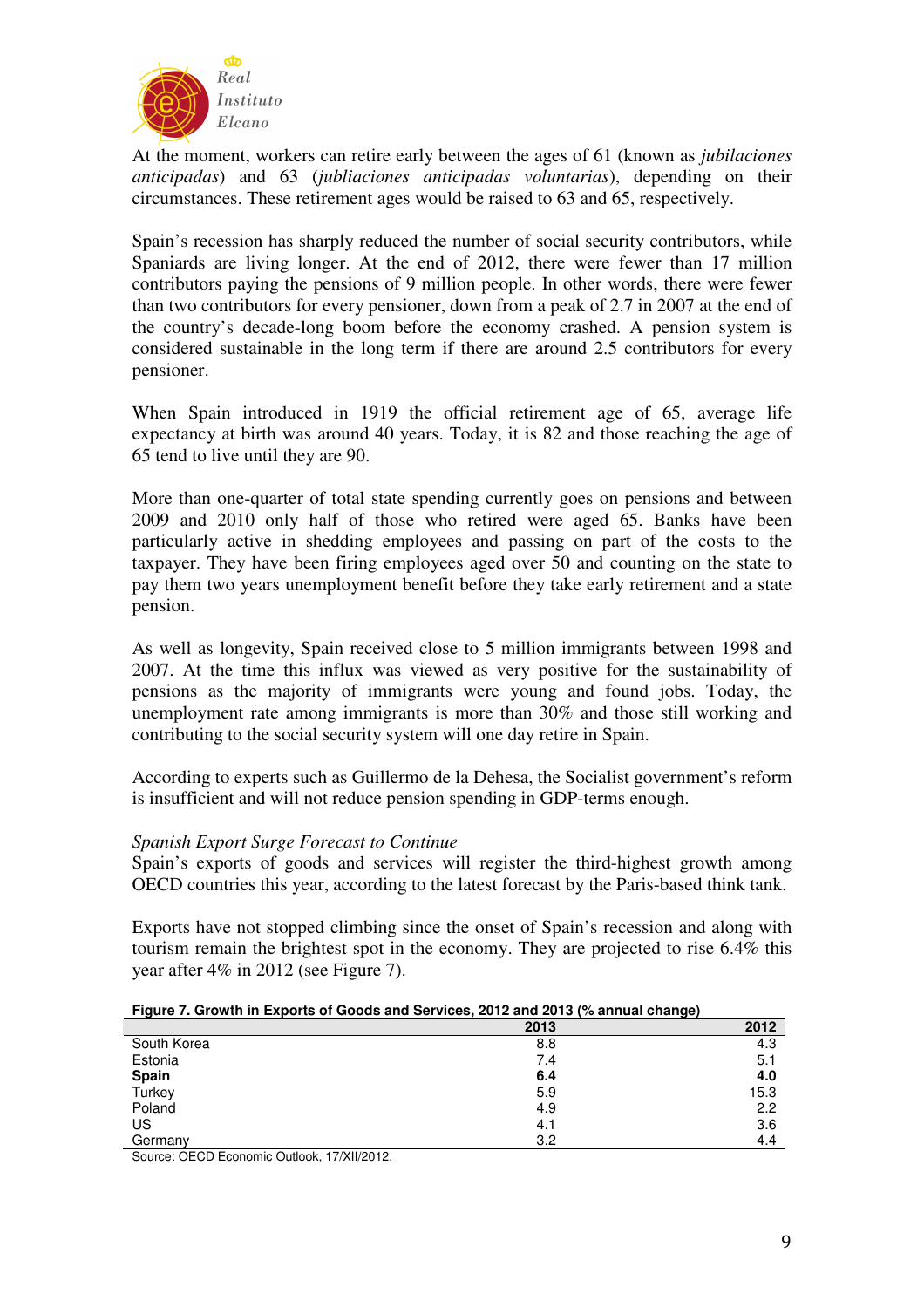

Thanks to higher exports, which have prevented the economy from shrinking even further, and lower imports, the trade and current account deficits have declined significantly. The merchandise trade deficit was  $\epsilon$ 24.6 billion in the first 11 months of 2012, down from  $\epsilon$ 37.7 billion in the same period of 2011.

As of 2008, Turkey has been Spain's second-largest export market after the US, having overtaken Mexico.<sup>2</sup>

## *Stock Market Revives after Falling in 2012*

The Spanish stock market, the only one of some importance in the developed world to fall in 2012 (for the third-year running), started 2013 on a firmer footing and rose 6.8% until 25 January (see Figure 8).

| Figure 8. Main Stock Market Indices (% change), January 2013 and 2012 |                           |                            |  |  |  |
|-----------------------------------------------------------------------|---------------------------|----------------------------|--|--|--|
| <b>Index</b>                                                          | 1 January-25 January 2013 | 1 January-31 December 2012 |  |  |  |
| Ibex-35 Spain)                                                        | $+6.8$                    | $-4.6$                     |  |  |  |
| Dax (Frankfurt)                                                       | $+13.2$                   | $+29.0$                    |  |  |  |
| FTSE 100 (London)                                                     | $+6.5$                    | $+5.8$                     |  |  |  |
| Euro Stoxx 50                                                         | $+4.1$                    | $+13.8$                    |  |  |  |
| Dow Jones                                                             | $+6.0$                    | $+7.2$                     |  |  |  |
| Nikkei (Tokyo)                                                        | $+5.1$                    | $+22.9$                    |  |  |  |
| Source: Markets.                                                      |                           |                            |  |  |  |

**Figure 8. Main Stock Market Indices (% change), January 2013 and 2012** 

The Ibex-35 benchmark index fell 4.6% for the whole of 2012 but rose 36% between 24 July and the end of the year. This followed a first-half performance that was one of the worst in the world. The decline for the whole of 2012, however, was much less than in 2011 and 2010, although during the year the Ibex-35 dropped to levels not seen in nine years.

## *Government to Name and Shame Big Tax Dodgers*

 $\overline{a}$ 

In a bid to boost flagging tax receipts, Miguel Ferre, the Secretary of State for Finance, said the government would name and shame the biggest tax dodgers at some point during the first quarter. He said state lawyers were studying how it could be done legally. Such a move would prove popular.

The government's tax amnesty, which came into effect last June and ended on 30 November, netted  $\epsilon$ 1.2 billion, well below the  $\epsilon$ 2.5 billion target, out of the  $\epsilon$ 40 billion which Cristóbal Montoro, the Finance Minister, said had been hidden from the authorities.

Spain's receipts from taxes and social security contributions dropped from a peak of 38% of GDP at the height of the economic boom to 32.4% in 2011. This was secondbiggest fall among EU countries after Bulgaria and substantially more than that of the three rescued EU countries (Greece, Ireland and Portugal), according to the latest comparative figures from Eurostat, the EU's statistical office (see Figure 9).

 $2$ See the author's analysis of Turkey and Spain's trade and direct investment relation at http://www.realinstitutoelcano.org/wps/portal/rielcano\_eng/Content?WCM\_GLOBAL\_CONTEXT=/elca no/Elcano\_in/Zonas\_in/ARI2-2013\_Chislett\_Turkey\_Spain\_trade\_investment.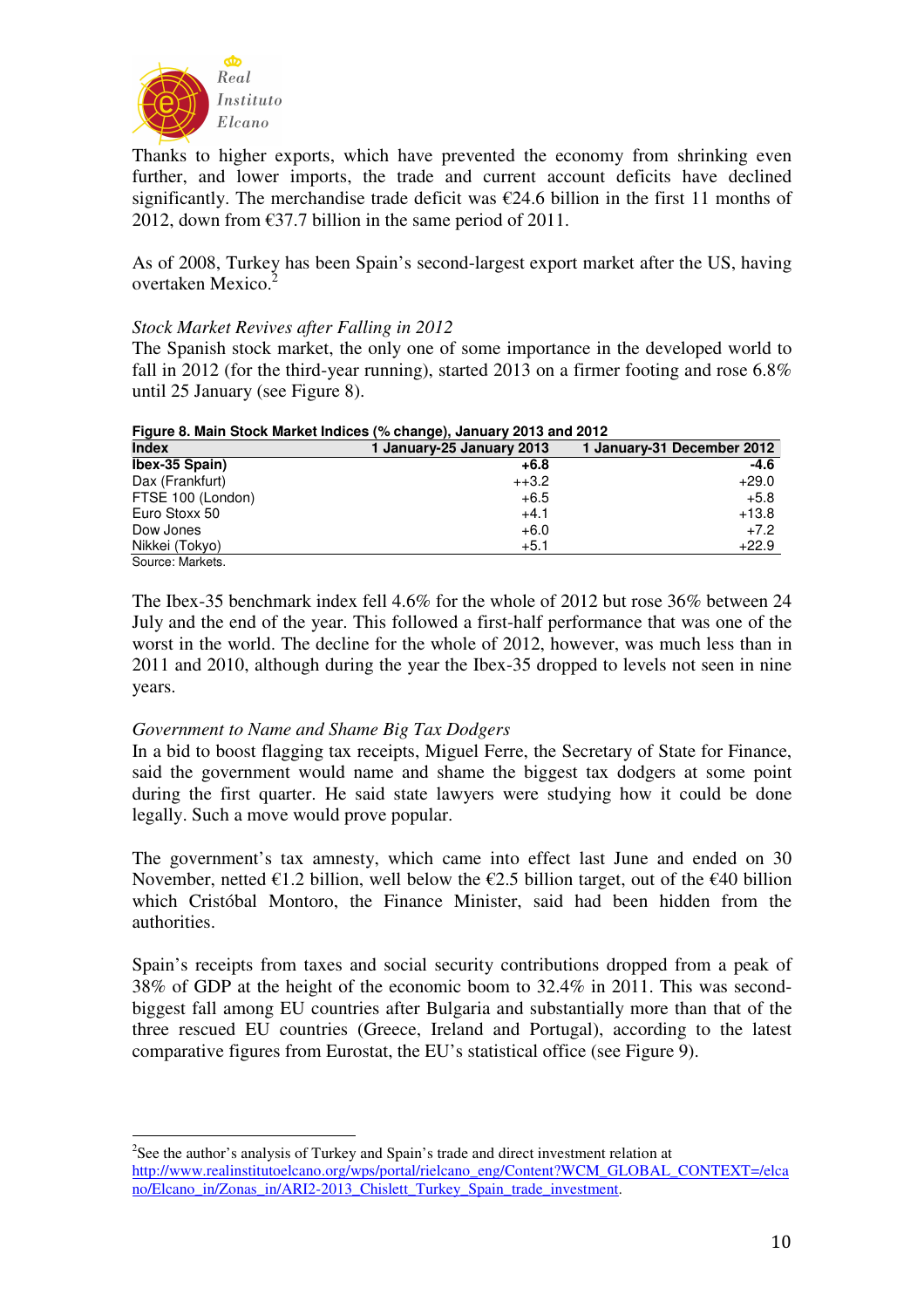

| -                        | $\mathbf{v}$<br>2011 | . .<br>2007 |
|--------------------------|----------------------|-------------|
| Denmark                  | 48.6                 | 49.8        |
| France                   | 45.9                 | 45.2        |
| Italy                    | 42.8                 | 43.0        |
| Euro zone (17 countries) | 40.8                 | 41.2        |
| Germany                  | 40.0                 | 40.0        |
| UK                       | 37.8                 | 37.6        |
| Portugal                 | 36.1                 | 35.9        |
| Greece                   | 34.9                 | 34.3(p)     |
| <b>Spain</b>             | 32.4                 | 38.0        |
| Ireland                  | 30.4                 | 32.9        |

|  | Figure 9. Total Receipts from Taxes and Social Security Contributions (% of GDP) |  |  |
|--|----------------------------------------------------------------------------------|--|--|
|  |                                                                                  |  |  |
|  |                                                                                  |  |  |
|  |                                                                                  |  |  |

Source: Eurostat.

Such a fall, to some extent due to the collapse of the property market and despite some tax rises in 2010 and 2011 under the previous Socialist government, underscores the cash-strapped Popular Party government's difficulty in lowering the budget deficit, even though it is slashing spending.

The standard rate of VAT was increased from 18% to 21% last September and personal income tax rates were also raised for 2012 and 2013.

## **Corporate Scene**

## *Companies Win Contracts in Algeria*

Prime Minister Mariano Rajoy's first official visit to Algeria led to the signing of several lucrative contracts for Spanish companies.

The largest was one to expand the airport at Algiers worth around  $€100$  million and secured by a consortium majority participated by Indra.

*Iberdrola Divests in Bid to Cut its Debt, Bolivia Nationalises Two of its Companies*  Iberdrola, the world's largest operator of wind farms, sold at the end of 2012 32 French wind farms to a consortium including General Electric for €400 million in order to further reduce its debt.

Earlier in the year it sold  $\epsilon$ 850 million of non-core assets including wind farms in Germany and its 20% stake in the Medgaz deepwater gas pipeline between Algeria and Spain for  $\epsilon$ 146 million, as well as its Spanish gas distribution assets, its 13% stake in Gas Natural Mexico and most of its shares in the Spanish telecoms operator Euskaltel.

Iberdrola plans to reduce its debt from  $\epsilon$ 39.1 billion to  $\epsilon$ 26 billion over the next three years.

In a separate move, the Bolivian government nationalised two companies owned by Iberdrola. Last May the government took over a power transmission unit of Spain's power grid operator Red Eléctrica.

'We considered this measure necessary to ensure equitable energy tariffs… and to see to it that the quality of electricity service is uniform in rural as well as urban areas', said President Evo Morales.